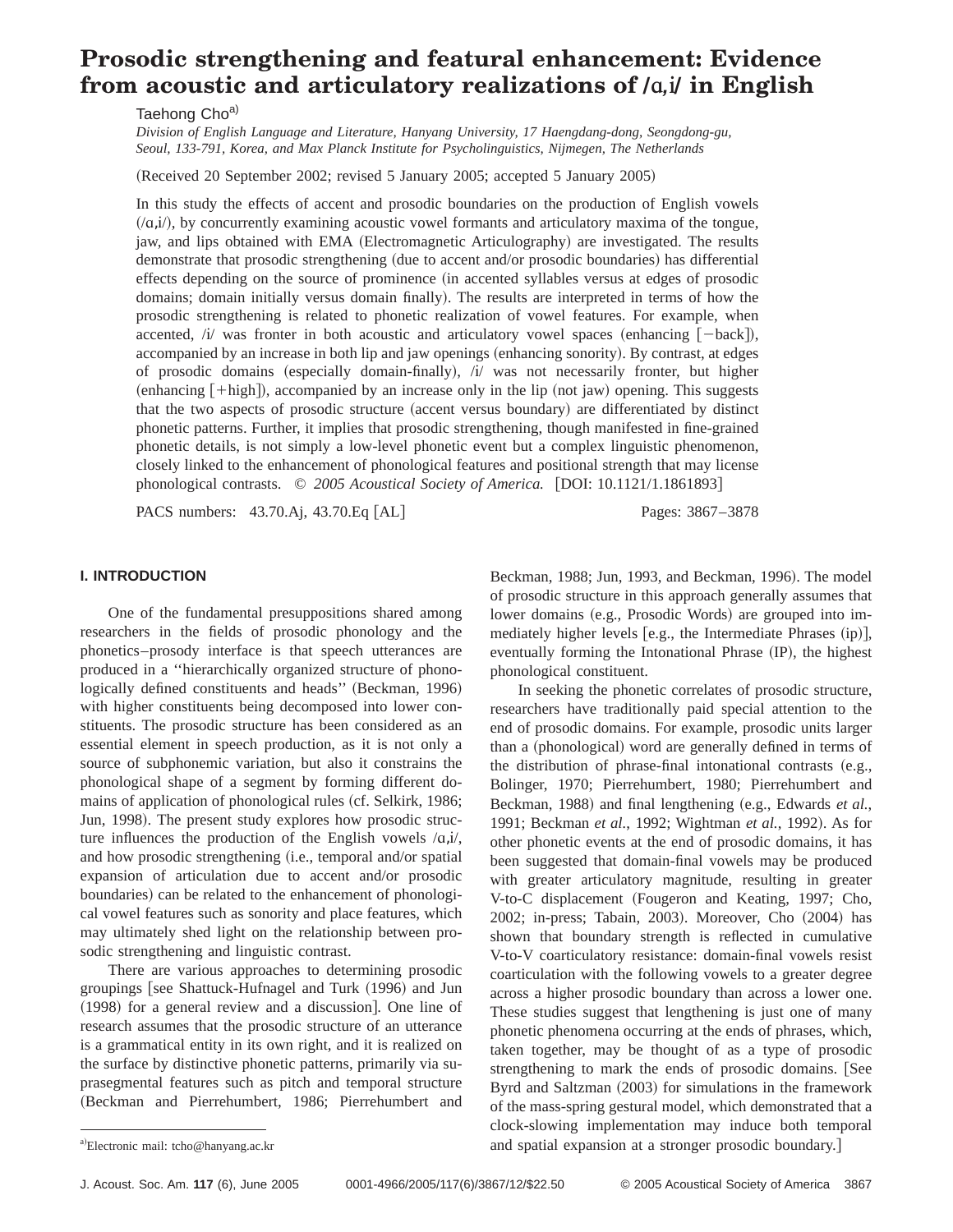Other recent studies, however, have shown that prosodic domains may also be signaled by extreme articulation at the left edges of the domains. For instance, consonants at the beginnings of phrases are more constricted than consonants in the middle of phrases. This phenomenon, known as *domain-initial strengthening*, has been documented in a series of electropalatographic studies in English, French, Korean, and Taiwanese (Fougeron and Keating, 1997; Cho and Keating, 2001; Fougeron, 2001; see also Keating *et al.*  $(1999)$  for a cross-linguistic comparison). (See also Cho and Jun, 2000 and Cho and McQueen, in press, for differential phonetic effects of domain-initial strengthening in connection with language-specific phonetic feature systems, in Korean and Dutch, respectively.) Domain-initial strengthening on a word level has also been observed acoustically by Turk and Shattuck-Hufnagel (2000).

Finally, prosodic strengthening effects can also be found in accented syllables, which may be thought of as the heads of Intermediate Phrases (see Beckman and Edwards, 1994). In addition to receiving distinctive tonal properties (such as pitch accents), segments in accented syllables are also more strongly articulated (e.g., Beckman et al., 1992; de Jong, 1995a, b; Erickson, 2002; Cho, in press).

These three strong prosodic positions (i.e., domain-final, domain-initial, and accented positions), all of which are subject to prosodic strengthening, are the loci of the present investigation: it examines the phonetic realization of the vowels  $/a$ , $i$  both acoustically (as reflected in the F1–F2 vowel space) and articulatorily (as reflected in the maxima of the tongue, the jaw, and the lip opening). (Note that the jaw and lip opening maxima are likely to represent the degree of the vocal track opening that is related to sonority expansion, whereas the tongue maxima together with the acoustic data can be interpreted primarily as an index of how place features are phonetically realized).

While segments in prosodically strong positions are generally taken to be characterized by distinct phonetic patterns, most previous studies discussed above have focused on just one articulator or one or two prosodic positions, leaving it not entirely clear whether the phonetic signatures of prosodic structure differ in kind depending on the prosodic position. This leads to questions regarding whether and how articulation under accent differs from articulation at the edges of prosodic domains, and whether and how domain-initial articulation differs from domain-final articulation.

The second question is related to prosodic strengthening and linguistic contrast. Although prosodically strong positions have been regarded as ''prominent'' or ''privileged'' positions in which sonority is expanded (e.g., Beckman *et al.*, 1992) and phonemic contrasts are likely to be maximized  $(e.g., de Jong, 1995a, b)$  or maintained  $(e.g., Beck$ man, 1998; Barnes, 2002; cf. Steriade, 1999), our knowledge on the relationship between the actual phonetic consequences of prosodic strengthening and linguistic contrast has been extremely limited. The present study therefore sets out to determine how prosodic strengthening is related to linguistic contrast. Specifically, it investigates how prosodic strengthening associated with different prosodic positions is related to the enhancement of phonological features of the vowels  $\alpha$ , i/, which could result in linguistic contrast being maximized, but possibly differentially depending on the source of prominence (e.g., in accented syllables versus at edges of prosodic domains; domain initially versus domain finally). Below are some specific hypotheses to be assessed in connection with the two main research questions outlined above.

With respect to accent-induced prominence, Edwards and Beckman (1988) and Beckman et al. (1992) proposed that an accent has the effect of enhancing a segment's intrinsic sonority (the Sonority Expansion Hypothesis). Under this account, the influence of accent on vowels is to make them more vowel-like by opening the vocal tract more; the influence on consonants is to make them more consonant-like by closing the vocal tract more tightly. Subsequently, de Jong (1995a) proposed that stress leads to hyperarticulation, enhancing the distinctive features of segments in a way that may maximize lexical distinctions, and sonority is just one of many distinctive features that are enhanced. In support of this localized hyperarticulation hypothesis, he showed that the tongue position for an English vowel  $\sqrt{v}$  is backer, being accompanied by a lower jaw position, $\frac{1}{1}$  which indicates both sonority expansion (jaw lowering) and the enhancement of place features  $($  + back  $]$  by the tongue backing).

Under this hypothesis, it is of particular interest to examine  $\alpha$  and  $\dot{\alpha}$  at the same time because tongue lowering for  $/a$  could be interpreted as suggesting an enhancement of both nonsonority (place) feature  $(e.g., [+low])$  and sonority feature, whereas tongue raising for  $\pi/$  could be interpreted as an enhancement of the place feature  $[+high]$ , but in conflict with enhancement of the sonority feature as it reduces the size of the vocal track opening. In the latter case, however, sonority expansion may still be attained by making the jaw and the lip openings larger independently of the tongue raising. Thus, under the hyperarticulation hypothesis, it is predicted that the tongue is involved primarily in the enhancement of the nonsonority (place) features, whereas the jaw and the lips are involved primarily to achieve sonority feature enhancement, independently of the tongue.

With respect to boundary-induced prominence, Farnetani and Vayra (1996) hypothesize that while prominence under accent fits the localized hyperarticulation hypothesis, prominence at edges fits sonority expansion, which would heighten  $\sharp$ CV or V $\sharp$ C contrast (where  $\sharp$ =some prosodic boundary). Thus, one can predict that prosodic strengthening at the edges of prosodic domains is different in kind from that associated with an accent, such that the former is driven primarily by the sonority expansion, but not by the enhancement of place features. If this were the case, all three articulators would converge on sonority expansion to be reflected in increased lip/jaw opening and tongue lowering for both vowels  $\alpha$  or  $\dot{\alpha}$  at a higher prosodic boundary. It should be noted, however, that place features may still be opportunistically enhanced to the extent that is not in conflict with sonority expansion. The enhancement of the feature  $[+high]$ for  $\pi$  / $i$  (as may be reflected in tongue raising together with decreased lip and jaw openings) would be suppressed, as it would result in affecting the sonority expansion antagonistically. On the other hand, the enhancement of the place feature  $[+low]$  for / $\alpha$ / goes hand in hand with sonority expan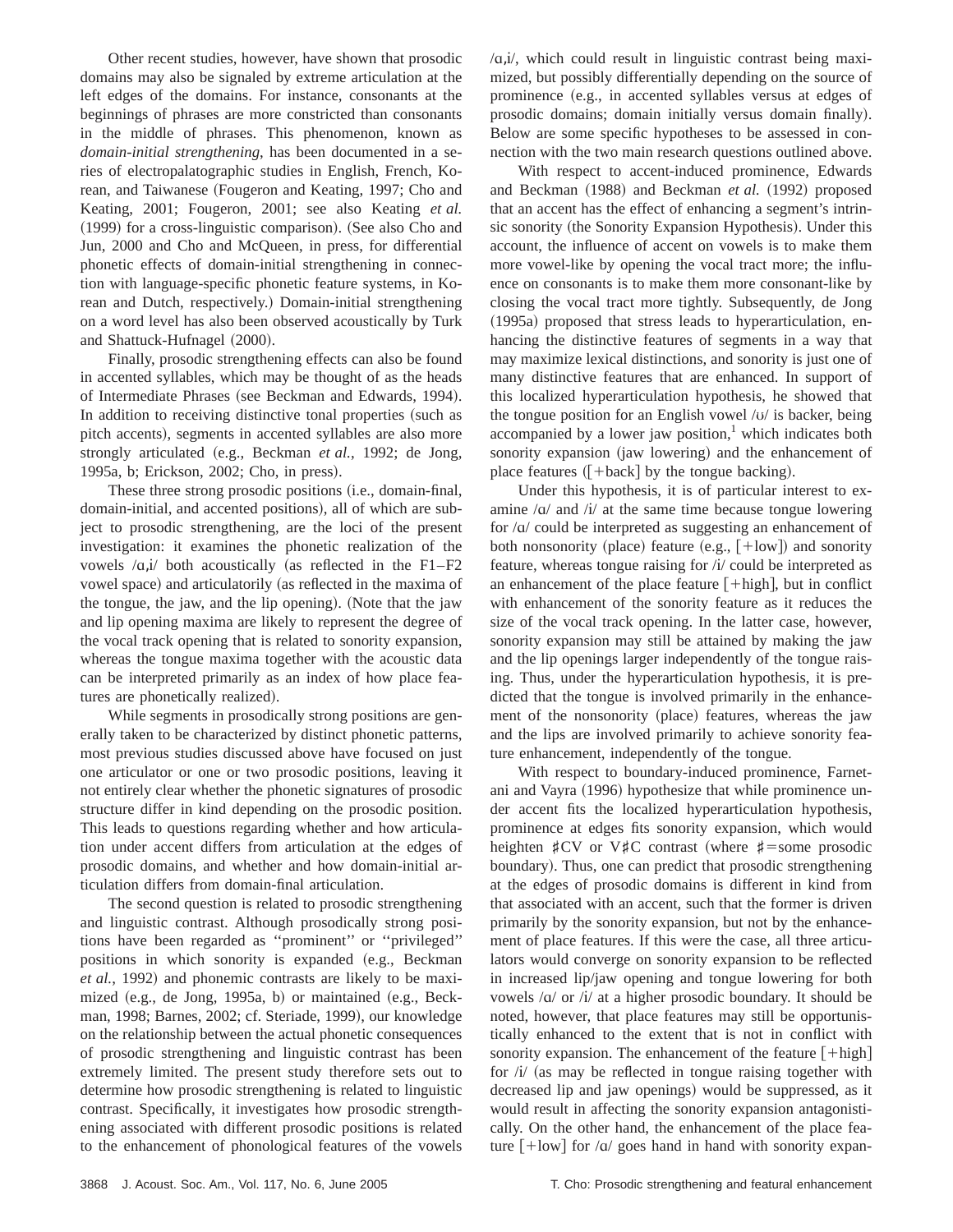sion: the articulatory maneuvers for sonority expansion of  $\alpha$ / (e.g., increased lip and jaw openings and the tongue lowering) would effectively result in the enhancement of  $[+low]$ .

This hypothesis will be tested separately for domaininitial and domain-final vowels since there have been different predictions made in the literature. For example, Fougeron and Keating (1997) speculate that strengthening may be very local to the domain edge such that the boundary-induced strengthening effect may be evident primarily in the domainfinal vowel and the domain-initial consonant, resulting in a greater V-to-C displacement across a larger prosodic boundary. Since a domain-initial vowel in  $\sharp CV$  is not strictly domain-initial, the sonority expansion effect might be smaller, or even absent, for domain-initial vowels.

In a traditional phonological framework (e.g., SPE, Chomsky and Halle 1968), vowels have often been defined in terms of the height and backness of the tongue  $(e.g.,)$ [+high, -back] for /i/ and  $[+low, +back]$  for / $\alpha$ /). However, some researchers have proposed that vowel features may be better understood in acoustic/auditory terms, for example in a F1-F2 plane  $(e.g.,$  Neary, 1977, Flemming, 1995, Ladefoged, 2000). However, it should be noted here that in some other frameworks, vowels are described in terms of constriction degree and location (Wood, 1979, 1982; Jackson, 1988; cf. Browman and Goldstein, 1992). In this framework,  $/i/$  is characterized as having a narrow constriction in the region of the hard palate and  $\alpha$  as having a narrow constriction in the lower pharynx. As described below, the articulatory component of the present study has been designed to identify the tongue position in a maxilla-based coordinate system defined by the occlusal plane without making specific reference to the opposing walls. Thus, it will be difficult to evaluate the prosodic strengthening effect on articulation in terms of the constriction degree and location. Similarly, the articulatory data in the present study provide positions of pellets attached on the tongue dorsum area, but not the tongue root area, which allows for only indirect assessment of the tongue's backness for  $\alpha$ . Thus, the articulatory data with respect to the tongue's physical backness in this study must be interpreted as being indicative rather than conclusive.

#### **II. EXPERIMENT**

#### **A. Speech material and speakers**

Each sentence in the corpus included two test syllables (domain-final/domain-initial), yielding a  $C_1V_1$ # $C_2V_2$  sequence ( $\sharp$ =some prosodic boundary) across two English words, as seen in sample sentences given in Table I.  $C_1$  and  $C_2$  were always /b/, whose articulation is known to minimally interfere with the vocalic lingual articulation, and  $V_1$ and  $V_2$  were homorganic ( $/i\sharp bi/$  and  $\langle a\sharp ba/$ ). As for prosodic variables, the boundary between the test syllables was varied from the Intonational Phrase boundary (IP), to the Intermediate Phrase boundary (ip), to the Word boundary (Wd). Accentuation was also manipulated in preboundary and postboundary syllables, resulting in four pairs: ACC*]*ACC, ACC*]*UNACC, UNACC*]*ACC, UNACC*]*UNACC. Such a manipulation of prosodic factors yields three prosodic variables:  $(a)$  strength of prosodic boundary;  $(b)$  accentuation of

TABLE I. Sample sentences containing the sequence /ba#ba/ with different prosodic boundaries (IP,ip, Wd) and accentual patterns. The words receiving accent are highlighted in bold.

| $\sharp$ = Word boundary:                                            |                                                                          |                               |  |  |  |  |
|----------------------------------------------------------------------|--------------------------------------------------------------------------|-------------------------------|--|--|--|--|
| (a) ACC.-UNACC.                                                      |                                                                          |                               |  |  |  |  |
|                                                                      | Prompt: Did you just say "Little <b>Boo</b> bopped the girl last night"? |                               |  |  |  |  |
|                                                                      | Target: No, "Little Bah # bopped the girl"                               |                               |  |  |  |  |
| rendition:                                                           | $(L+)H^*$ $L-L\%$                                                        |                               |  |  |  |  |
| $\sharp$ =Intermediate or Intonational Phrase boundaries (ip or IP): |                                                                          |                               |  |  |  |  |
| $(b)$ ACC.-UNACC.                                                    |                                                                          |                               |  |  |  |  |
|                                                                      | Prompt: Did you say "Little <b>Boo</b> bopped the boy last night"?       |                               |  |  |  |  |
|                                                                      | Target: No, "Little Bah # bopped the girl."                              |                               |  |  |  |  |
| rendition 1:                                                         |                                                                          | $(L+)H^*L (L+)H^*L-L\%$       |  |  |  |  |
| rendition 2:                                                         |                                                                          | $(L+)H^*L-L\%$ $(L+)H^*L-L\%$ |  |  |  |  |
|                                                                      |                                                                          |                               |  |  |  |  |

syllables adjacent to the boundary (accented, unaccented); (c) position-in-domain of test syllables (initial, final). This yielded a total of 48 different sequences (3 prosodic boundaries $\times$ 2 accentual patterns $\times$ 2 accentual patterns in the neighboring vowel $\times$ 2 edges $\times$ 2 vowel types).

Six native speakers of American English participated in the experiment, but only five were included in this study due to technical errors (see below). Participants were either linguistics students or postdoctoral fellows at UCLA. In order to control for the variation in rounding in the low vowel, speakers whose dialect lacked the phoneme  $\sqrt{2}$  were chosen, so that the vowel in the test word *bop* was produced as unrounded low back vowel /a/. Speakers were all trained in the production of English sentences in the ToBI (Tone and Break Index) framework (see Silverman *et al.*, 1992; Beckman and Ayers, 1997) prior to the experiment. Before the actual recording date, each speaker participated in an approximately two-hour long practice session.

#### **B. Procedures**

Accent patterns were recorded in lexically contrasting discourse frames, as in Table I, in which the two word target sequence is /ba#ba/ in *Little Bah bopped the girl.* (/bi#bi/ sequence tokens were produced in similar discourse frames as in *Donna B. beeped at him.*) The words highlighted in bold in the table received the accent. The prompt was read silently by the speaker to cue the intended accent patterns, which were provided using partial ToBI transcriptions in the script (see below). For a balanced number of tokens for ip and IP, speakers were asked to produce two different renditions for each sentence designed for inducing phrasal boundaries as shown in (b) in Table I: one with an ip boundary  $(rendition 1)$  and one with and IP boundary (*rendition 2*). Speakers had no difficulty producing two versions of each sentence (ip and IP), given the practice session and previous phonetic training. Each sentence was read twice in succession at their comfortable rate of speech and the entire list was read twice, for a total of four repetitions per sentence. This yielded a total of 960 sentence tokens for analysis (48 sentence types $\times$ 5 speakers $\times$ 4 repetitions).

An EMA system (Carstens Articulograph AG 100) was used with seven transducer coils to track articulatory movements (cf. Hoole, 1996). Two reference transducers were placed on the nose and upper gumline, or maxillary incisor, both of which were used by the EMA analyzing software to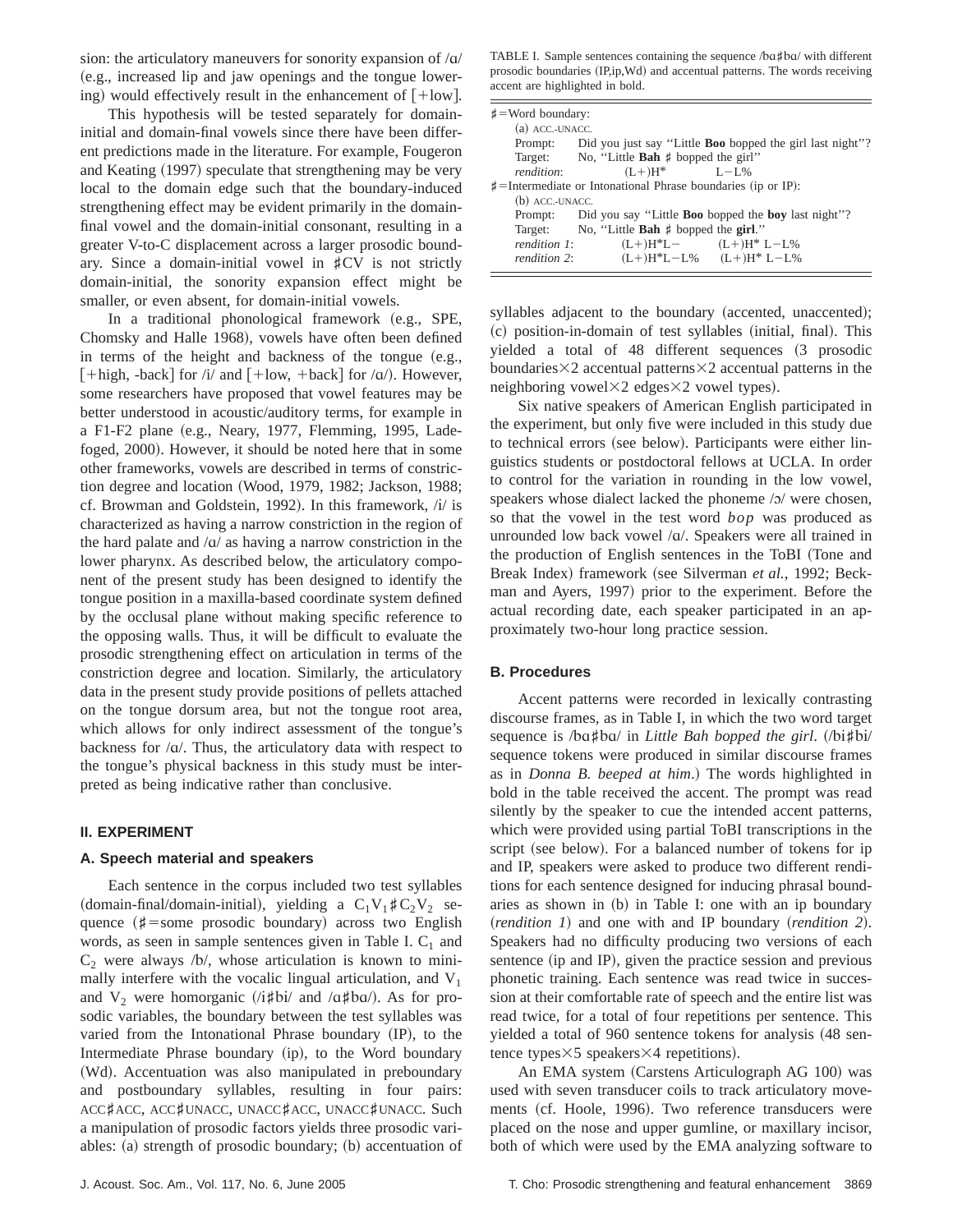establish a maxilla-based coordinate system and to correct for head movement inside the helmet. The remaining five transducers were located on articulators: Two transducer coils were placed on the tongue: one at the tongue dorsum ~TD! about 5 cm from the tongue tip and one at the tongue midsection  $(TM)$ , about 2.5 cm from the tongue tip.

Next, in order to align the articulatory space to the maxillary occlusal plane, a flat plastic bite plate (approximately the size of bank card, custom-fit to the size of the subject's mouth) was used with two transducer coils attached along the midline that corresponds to the midsagittal line. The articulatory space was rotated so that the *x* axis was the maxillary occlusal plane. Based on such a rotation, a maxillabased coordinate system was established in which the *x* axis is parallel to the maxillary occlusal plane with the *y* axis being perpendicular to that at the junction of the occlusal plane and the central maxillary incisor, and this is consistent across speakers. [A similar data processing procedure was employed by Tabain  $(2003)$ ; see Westbury  $(1994)$  for a further discussion about the usefulness of the occlusal plane. The EMA data were sampled at 500 Hz. The obtained kinematic signals were then submitted to low-pass filtering with a filter cutoff of 50 Hz, using Tailor (Carstens' data processing program; see http://linguistics.ucla.edu/faciliti/facilities/ physiology/ema.htm.

The relevant  $C_1V_1$ # $C_2V_2$  portion of the audio recording was transcribed, with the aid of an acoustic display, by two trained ToBI transcribers (one the author) following the criteria set forth in the ToBI transcription system. In general, accents receive either  $H^*$  or  $L+H^*$ , and three prosodic boundaries were identified: the IP boundary (marked by a boundary tone and a break index  $4$ ); the ip boundary (marked by a break index 3, a phrasal tone, and no boundary tone); the Word boundary (marked by a break index 1, in the middle of an Intermediate Phrase). The two transcribers identified identical locations of accent in every token of the entire dataset. The only difference between the two transcribers came from a choice between the Intonational Phrase boundary and the Intermediate Phrase boundary, and between  $L+H^*$  and  $H^*$  for accented words. Because the difference between IP and ip boundaries is an important experimental variable in this study, only tokens whose renditions were agreed on by the two transcribers  $(94.3%)$  were used for analysis.<sup>2</sup>

The extreme points of the tongue mid  $(TM)$  and tongue dorsum (TD) transducers were primarily identified from minima in the tangential velocity signal, following Löfqvist, Gracco, and Nye (1993) and Löfqvist (1999). These points were cross-checked by inspecting a sagittal display of the tongue movement trajectories, in which ''turn-around'' points could be found. In the usual case, these correspond to the tangential velocity minima. However, cross-checking was especially useful when there was more than one tangential velocity minimum or when there was a temporal offset between the *x* and *y* maxima. In such cases, as suggested by a reviewer, the maxima in the *x* and *y* dimensions were taken separately at different times to record the actual extreme *x* and *y* position values during vowel articulation. Out of 960 tokens, 247 tokens  $(25.7%)$  showed  $x - y$  timing misalignment, leading to a mean  $\pm 8.9$  ms temporal offset for the entire tokens.

The measurements for the tongue midsection and dorsum transducers were always taken at the same point in time. In most cases, the tangential velocity minima for the two transducers were synchronized. But, for the sake of consistency, the dorsum maxima were taken in synchrony with the midsection maxima. The extraction of the extreme points for the jaw during vowels was performed by taking the maximum Euclidean distance between the transducer at the lower gumline and the transducer at the upper gumline (reference point). Similarly, the extreme points for the lips during vowels were taken from the lip aperture profile as the maximum Euclidean distance between the upper and lower lip transducers. The jaw and lip opening measurements were aligned in time. Finally, the formant values were obtained from the acoustic signals sampled at 16 000 Hz in synchrony with tongue maximum points. F1 and F2 were determined from the LPC spectra (with 18 or 20 coefficients) superimposed on FFT spectra with a  $512$ -point  $(32 \text{ ms})$  frame window centered around the tongue maximum points.

Statistical evaluation of the systematic influence of prosodic factors was primarily based on repeated measures (RM) Analyses of Variance. The within-subject factors considered were Prosodic Boundary (IP,ip, Wd) and Accent (ACC, UNACC). The factor Speaker was added as a betweensubject factor to the analysis in order to take into account the speakers' contribution to any observed significance effect. Thus, a significant interaction between a prosodic factor and the factor Speaker would imply speaker-by-speaker differences. Therefore, whenever there is such a significant interaction, remarks on each speaker behavior will be made, in comparison with the overall pattern across speakers. However, adding the between-subject factor Speaker requires that each speaker contributes multiple scores per condition, making it impractical to average the data over repetitions. To compensate for this, the alpha level for significance was set more conservatively at 1%  $(p<0.01)$ . Finally, to avoid violating the sphericity assumption, Huynh–Feldt corrected degrees of freedom (thus, often fractional values) were used in generating F ratio and *p* values.

## **III. RESULTS**

## **A. Domain-final vowels**  $(V_1 \sharp)$

## **1.** Effect of accent on  $V_1$

*a. Accent effect on*  $V_1$  *F1 and F2 and tongue maxima* The results are summarized in Fig. 1. Before delving into the detailed results, a few notes regarding the figure formats are in order. Each value in the figure (and other figures below) is the mean of speaker means with data pooled across other conditions (in this case, Boundary Type and Accent of the adjacent vowel). The F1–F2 formant plots shown in Fig.  $1(a)$ and elsewhere have been drawn with the UCLA PlotFormants software. The scales are in accordance with the Bark scale, and the ellipses are drawn with radii of two standard deviations of the raw data along the axes of the first two principal components.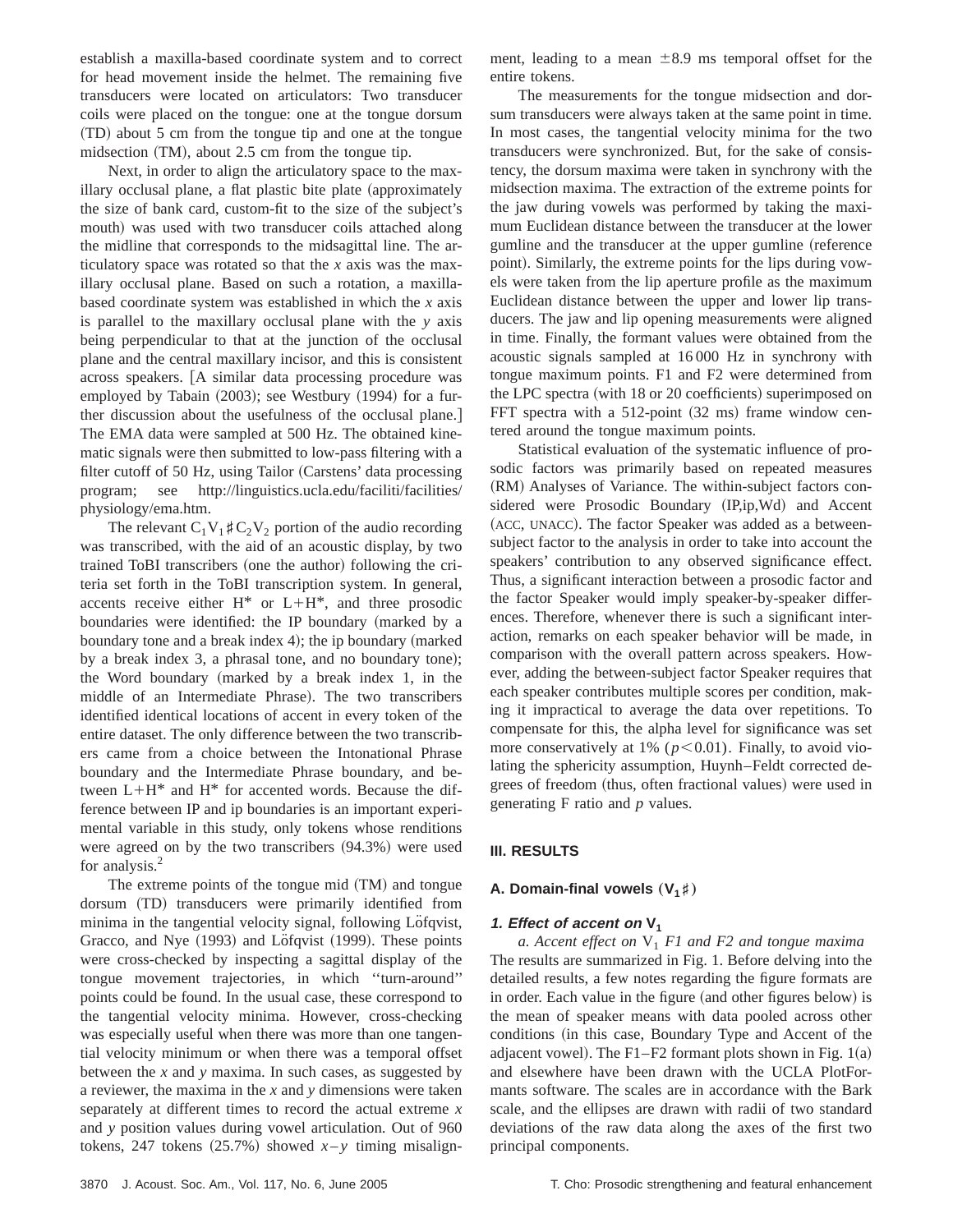

FIG. 1. Effect of Accent on F1 and F2 (a), the tongue maxima  $/i\sharp/$  and  $/\alpha\sharp/$  $(b)$ ,  $(c)$ , and the lip and jaw opening maxima  $(d)$  in the domain-final position. (\* refers to  $p<0.01$ ;\*\* refers to  $p<0.001$ ; *N*=30.) Note that each value in the figure (and other figures below) is the mean of speaker means with data pooled across other conditions (in this case, across prosodic boundary conditions and accent conditions of the adjacent domain-initial vowel). Thus, *N* is 30 (5 speakers $\times$ 3 prosodic boundaries $\times$ 2 accent conditions of the adjacent vowel).

Now consider /i#/. Results of RM ANOVAs showed that /i#/ was significantly fronter when accented versus unaccented in both the acoustic  $(F1-F2)$  and the articulatory vowel spaces [Figs. 1(a), 1(b)]. There were no interactions with Speaker (showing consistency across speakers).

In the vertical dimension, however, there was no main accent effect on  $/i\sharp/$  in either the acoustic or the articulatory vowel space [Figs. 1(a), 1(b)]. However, there were significant interactions with Speaker  $(F[8,30] = 32.12, p < 0.001$  for F1; F[8,30]=8.21,  $p < 0.01$  for TM; F[8,30]=6.39,  $p < 0.01$ for TD). Two speakers showed lowering effects  $[S1, in both]$ the acoustic  $(F1)$  and the articulatory  $(TM)$  dimensions; S2,

For  $\alpha \sharp l$ , there were reliable acoustic and articulatory lowering effects when accented [Figs. 1(a), 1(c)] with no interactions with the Speaker. Contrary to the robust lowering effect, however, in the horizontal dimension  $\alpha \sharp /$  showed no consistent backing effect [Figs. 1(a), 1(c)]. The backing effect was found in two speakers  $(S1,S3)$  only in the acoustic dimension  $(F2)$ , while no speakers showed corresponding backing in the articulatory dimension.

In summary, the high/front /i<sup> $\sharp$ </sup>/, when accented, is consistently fronter in both acoustic and articulatory vowel spaces but not necessarily higher: Only two speakers  $(S1,S2)$ showed accent-induced raising in both acoustic and articulatory dimensions and two others  $(S4, S5)$  showed the opposite in the acoustic dimension. The low/back vowel  $\alpha \sharp / \alpha$  is consistently lower when accented, but backer in two speakers  $(S1,S3)$  only in the acoustic dimension  $(F2)$ . (See Sec. IV A for a discussion on this).

*b. Accent effect on* V*1 lip and jaw opening maxima* Both lip and jaw opening maxima were reliably larger when accented than unaccented regardless of the vowel type [Fig.  $1(d)$ . There were no interactions with the Speaker, showing a consistent pattern across speakers.

#### **2. Effect** of boundary type on  $V_1$

*a. Boundary effect on F1 and F2 and tongue maxima in*  $V_1$  For /*i*#/, there were significant accent-induced raising effects [Figs. 2(a), 2(b)].  $\lambda$ **#**/ was higher before a higher boundary in both acoustic  $(F1)$  and articulatory (tongue height) dimensions (IP=ip>Wd,  $p$ <0.01). There were no significant interactions with the Speaker. [All five speakers showed either a two-way (IP>Wd or ip>Wd or IP>ip) or a three-way  $(IP>ip>Wd)$  distinction.

As for the fronting effects, inconsistency was found between the acoustic  $(F2)$  and the articulatory  $(x)$  dimensions  $|Figs. 2(a), 2(b)|$ . There was a significant fronting effect in F2 before a higher boundary (IP=ip>Wd,  $p$ <0.01), with no interaction with the Speaker. On the other hand, in the articulatory  $(x)$  dimension, there were no main effects but significant interactions with Speaker  $(F|8,30) = 12.23, p < 0.001$  for TM; F[8,30]=9.39,  $p < 0.01$  for TD) such that only one speaker  $(S5)$  showed a significant fronting effect in TM.

For  $\alpha \sharp/$ , there was significant lowering and backing in both the acoustic and the articulatory vowel spaces [Figs.  $2(a)$ ,  $2(c)$ ]. In the acoustic space, boundary-induced lowering and backing of  $\alpha$ <sup> $\sharp$ </sup>/ was found in three speakers (S1, S2, S5) for lowering; S3, S4, S5 for backing). In the articulatory dimension, the lowering and backing effect becomes even clearer: four speakers (excluding S1) showed tongue lowering in either TM or TD and all five showed tongue backing before a higher prosodic boundary in both TD and TM.

In summary, in the vertical dimension, there was a consistent boundary-induced raising effect for  $/i\sharp/$  in both acoustic and articulatory spaces; in the horizontal dimension, a fronting effect for  $\frac{1}{4}$  was found primarily in the acoustic dimension. (See Sec. IV B for a discussion on this.) These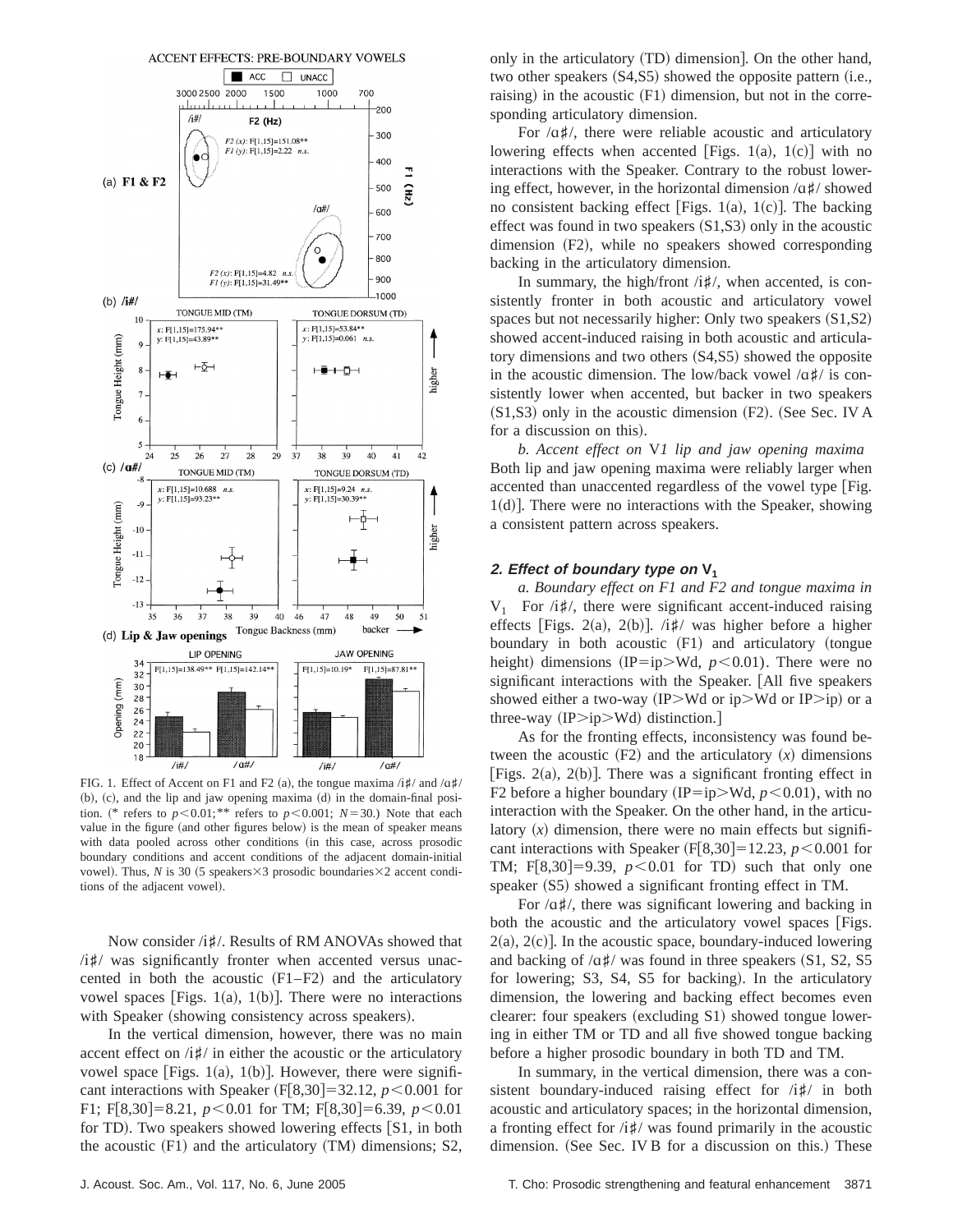

FIG. 2. Effect of Prosodic Boundary on F1 and F2  $(a)$ , the tongue maxima  $\langle$ i#/ and  $\langle$ a#/ (b), (c), and the lip and jaw opening maxima (d) in the domainfinal position. (\* refers to  $p<0.01$ ; \*\* refers to  $p<0.001$ ; *N*=20.) Note that in this case, *N* is 20 (5 speakers $\times$ 2 accent conditions $\times$ 2 accent conditions of the adjacent vowel.)

boundary effects on /i<sup> $\sharp$ </sup>/ differed from the accent effects in that the former induced consistent acoustic/articulatory raising whereas the latter induced consistent acoustic/ articulatory fronting. For the low/back vowel  $\alpha \sharp l$ , there were consistent boundary-induced lowering and backing in both the acoustic and the articulatory vowel spaces. In particular, the boundary effect on backing of  $\alpha \sharp / \alpha$  was more consistent than was the accent effect, while both the boundary and the accent effects showed similar acoustic/ articulatory lowering of  $\alpha \sharp \lambda$ .

*b. Boundary effect on lip and jaw opening maxima in* V1

As shown in Fig. 2 $(d)$ , the lip opening was significantly larger for both vowels before a higher prosodic boundary (IP=ip>Wd,  $p$ <0.01). There were no interactions with the Speaker. In contrast to the lip opening pattern, there was a symmetry in the jaw opening maxima between  $/i\sharp/$ and  $\alpha \sharp/$ . On the one hand, as shown in the right panel of Fig. 2(d), /i<sup> $\sharp$ </sup>/ showed a small but significantly *smaller* jaw opening before a higher boundary (ip or IP) than before a lower one (Wd)  $(p<0.01)$ , with no significant interaction with the Speaker. (All five speakers showed the same pattern.) On the other hand,  $\alpha \sharp / \alpha$  showed no main effect on the jaw opening but a significant interaction with the Speaker  $(F[8,30] = 11.98, p < 0.01)$ . Notably, only one speaker  $(S5)$ showed an increase in the jaw opening at a higher boundary and two speakers  $(S2,S4)$  showed a decrease in the jaw opening at a higher boundary, as was the case for  $/i\sharp\ell$ .

In summary, domain-final vowels were produced with a larger lip opening before higher prosodic boundaries, but not necessarily with a larger jaw opening. In fact, for /{*]*/, the jaw opening was reliably *smaller* at a higher boundary, as opposed to the accent-induced increase in the jaw opening for  $/i\sharp/$ . (See Sec. IV B for a relevant discussion on the discrepancy between the jaw and the lip openings.)

## **B. Articulatory maxima in domain-initial** (post-boundary) vowels  $({}^{\sharp}CV_2)$

#### **1.** Effect of accent on  $C_2V_2$

*a. Accent effect on F1 and F2 and tongue maxima in*  $C_2V_2$  For /*‡bi/*, there were consistent fronting effects, with no interactions with the Speaker, in both the acoustic and the articulatory dimensions [Figs. 3(a), 3(b)]. However, as was the case for the domain-final accent effect, there were unexpected accent-induced lowering effects in both the acoustic and articulatory dimensions; for the latter the effect was evident in TM. Only one speaker (S4) showed accent-induced raising for  $\pi$  in both the acoustic and the articulatory vowel space. Conversely, four speakers  $(S1, S2, S3, S5)$  showed lowering in the acoustic dimension  $(F1)$ , with two speakers  $(S1, S5)$  also showing lowering in the articulatory dimension.

For / $\sharp$ ba/, accent entailed significant lowering and backing in the acoustic dimension with no interaction with the Speaker [Fig. 3(a)]. The articulatory data showed a corresponding tongue lowering effect [Fig.  $3(c)$ ], but not a corresponding backing effect. Only one speaker  $(S3)$  showed significant tongue backing and two  $(S2,S4)$  tongue fronting. (See Sec. IV A for possible explanations for the discrepancy between the acoustic and the articulatory data.)

In summary, as was for domain-final vowels, in the backness dimension domain-initial /i/ was consistently fronter when accented in both acoustic and articulatory spaces, but in the vertical dimension, it was actually *lower*, at least in the acoustic dimension. The low/back  $\alpha$  was generally lower and backer when accented, although the backing effect for  $/\alpha$  was primarily evident in the acoustic dimension.

*b. Accent effect on* V*2 lip and jaw opening maxima* As shown in Fig. 3(d), accented  $V_2$  is associated with greater jaw and lip openings than unaccented  $V_2$ , regardless of the vowel type. All speakers showed significantly greater jaw and lip opening patterns for accented domain-initial vowels.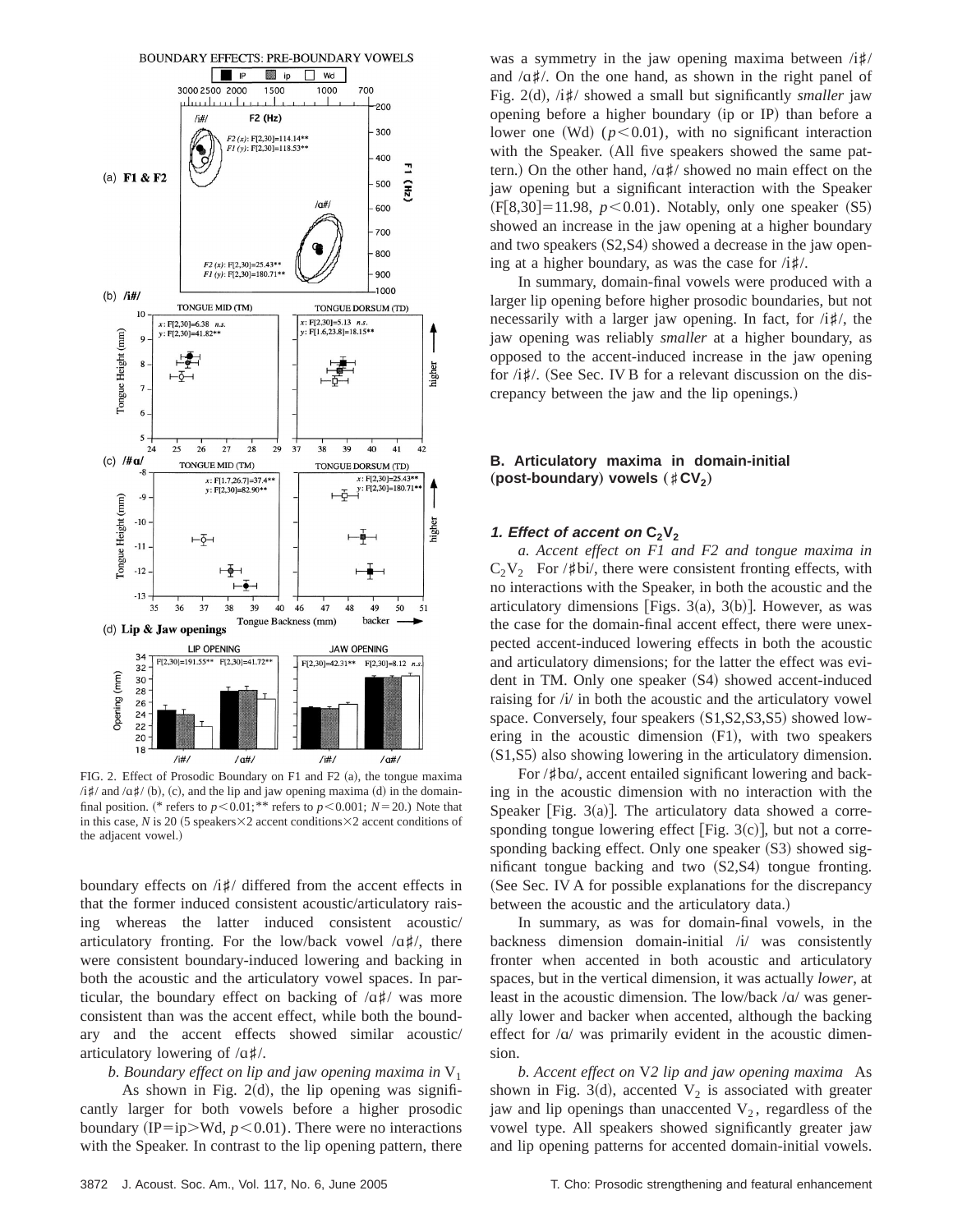

FIG. 3. Effect of Accent on F1 and F2 (a), the tongue maxima  $/\sharp i /$  and  $/\sharp \alpha$  $(b)$ ,  $(c)$ , and the lip and jaw opening maxima  $(d)$  in the domain-initial position. (\* refers to  $p < 0.01$ ; \*\* refers to  $p < 0.001$ ; *N* = 30.)

#### **2. Effect of boundary type on domain-initial C2V2**

*a. Boundary effect on*  $C_2V_2$  *F1 and F2 and tongue maxima* The results with respect to the boundary effect on the domain-initial vowels are not as robust and consistent as the boundary effect on the domain-final vowels. Consider / $\sharp$ bi/ in the acoustic F1–F2 vowel space [Fig. 4(a)]. There was no main effect of Boundary in the acoustic dimension, but significant interactions with Speaker  $(F[8,30] = 5.77, p$  $< 0.01$  in F1; F[8,30]=6.68,  $p < 0.01$  in F2). Only one speaker (S5) showed boundary-induced raising and backing (not fronting) for  $(i)$ , and all others showed no significant differences. On the other hand, in the articulatory dimensions, there was significant tongue raising for /{*]*/ at a higher boundary (IP>Wd,  $p$ <0.01), as reflected in TM in Fig. 4(b). [Four speakers  $(S1, S2, S4, S5)$  showed a articulatory raising effect at a higher boundary, and one speaker  $(S3)$  showed the opposite trend.] By contrast, there was no evidence for



FIG. 4. Effect of Prosodic Boundary on F1 and F2  $(a)$ , the tongue maxima  $/$ #i $/$  and  $/$ #a $/$  (b), (c), and the lip and jaw opening maxima (d) in the domaininitial position. (\* refers to  $p < 0.01$ ; \*\* refers to  $p < 0.001$ ; *N* = 20.)

boundary-induced tongue fronting: only one speaker (S5) showed a tongue fronting effect but two others  $(S3,S4)$ showed the opposite.

Turning to  $/\sharp$ ba $/$ , as shown in Figs. 4(a), 4(c), both acoustic and articulatory data showed no main effect but significant interactions with the Speaker in all cases. In the backness dimension, two speakers  $(S3, S5)$  showed acoustic and articulatory backing for  $\alpha$  after a higher prosodic boundary, and an additional speaker  $(S4)$  showed articulatory backing only. In the height dimension, only one speaker  $(S1)$ showed the lowering of  $\alpha$  in the acoustic dimension and two  $(S3, S5)$  in the articulatory dimension. Interestingly, the two speakers  $(S3, S5)$  who showed tongue lowering were the ones who showed acoustic (and articulatory) backing for  $/\alpha$ .

In summary, domain-initial  $\lambda$  was higher at a higher boundary, more so in the articulatory than in the acoustic dimension. One speaker  $(S5)$  showed both acoustic and ar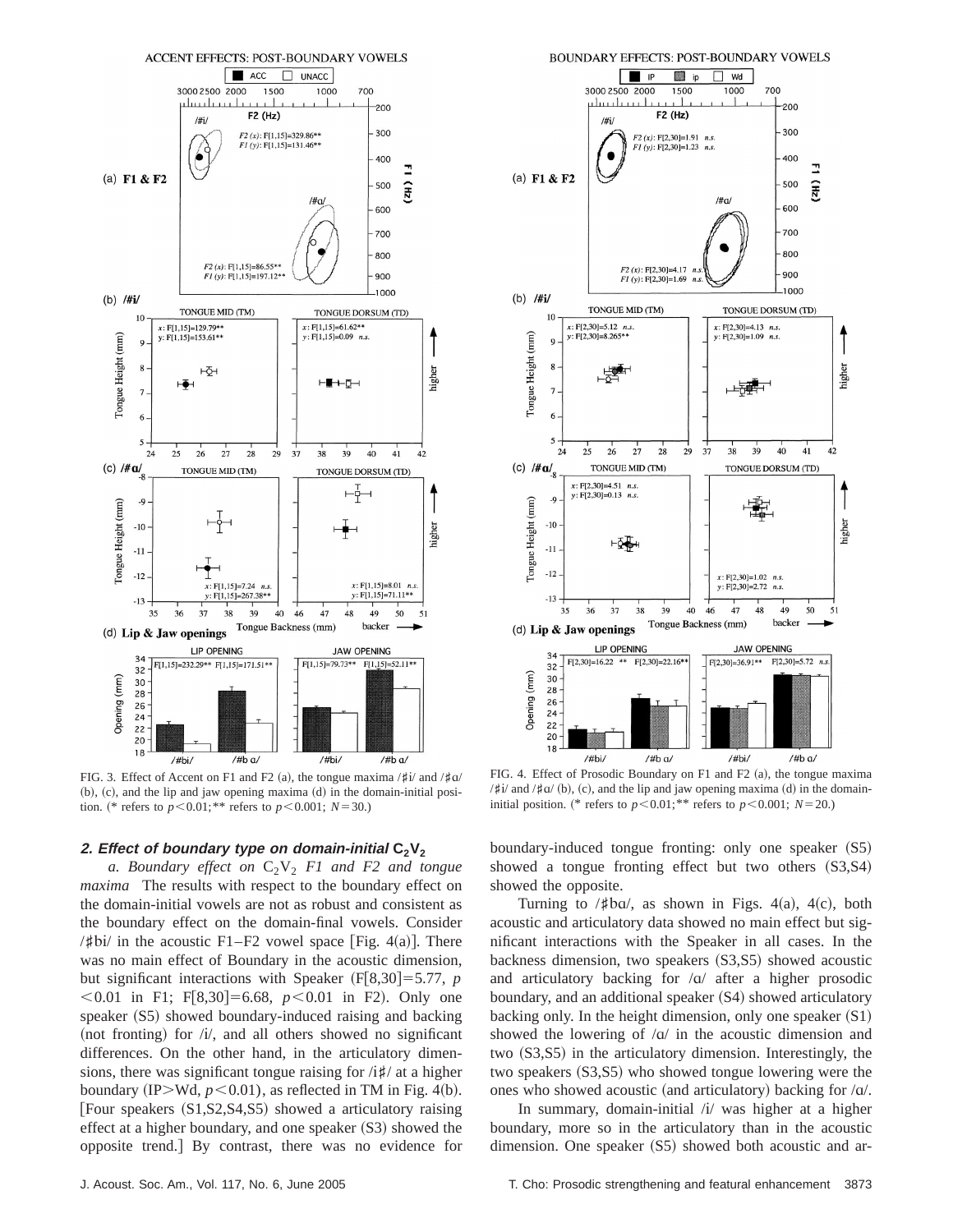ticulatory raising and three speakers  $(S1,S2,S4)$  showed articulatory raising only. Unlike the domain-final /i/, however, there was no consistent evidence of either an acoustic or an articulatory fronting effect: only S5 showed a fronting effect only in the articulatory dimension. The effect of Boundary on domain-initial  $\alpha$  was less clear. Notably, however, two speakers (S3,S5) showed boundary-induced backing in both the acoustic and the articulatory dimensions, and the same two speakers also showed articulatory tongue lowering, which was not coupled with acoustic lowering. (See Sec. IV A for a discussion on this.)

*b. Boundary effect on*  $C_2V_2$  *lip and jaw maxima* There was a significant main effect of Boundary on the maximum lip opening for / $\sharp$ bi/ (IP>ip=Wd, *p*<0.01) seen in Fig.  $4(d)$ . But there was a significant interaction with Speaker  $(F[8,30] = 19.77, p < 0.001)$ : two speakers  $(S1, S5)$  showed a significantly larger lip opening after a higher boundary  $(IP\geq i p>Wd)$ , while two others  $(S2,S4)$  showed nonsignificant trends in the same direction. The jaw opening data for /*]*"{/ also showed a significant main effect, as shown in the right panel of Fig.  $4(d)$ , but in the opposite direction: the jaw opening was smaller for IP and ip than for Wd  $(p<0.01)$ . Four speakers indeed showed a decreased jaw opening at a higher boundary (IP=ip<Wd,  $p$ <0.01). (Recall that the same four speakers showed a boundary-induced decrease in the jaw opening for the domain-final  $/i\sharp\Lambda$ .)

As for / $\sharp$ ba/, there was a main effect of Boundary, showing a significantly larger lip opening at a higher prosodic boundary (IP>ip=Wd,  $p$ <0.01), as shown in Fig.  $4(d)$ . There was, however, a significant interaction with Speaker  $(F[8,30] = 11.21, p < 0.01)$  due to one speaker  $(S3)$ , who showed the opposite pattern. (Four speakers showed a similar pattern, but only significantly so for S1, S5). For the jaw opening for /*#ba/*, there were no effects of Boundary.

In summary, for domain-initial  $(i)$ , the lip opening is generally larger at a higher prosodic boundary (found in four speakers) but the jaw opening is *smaller* (found in four speakers) at higher prosodic boundaries; for domain-initial  $/\alpha$ , the lip opening was generally larger at higher boundaries but there was no boundary effect at all on the jaw opening.

#### **IV. SUMMARY AND DISCUSSION**

The results are recapitulated below and in Table II.

*A summary of accent effects (when accented)* are as follows: (1) Both the lip and the jaw openings for both  $\alpha$  vs /i/ are generally larger;  $(2)$  the high front vowel  $\pi$  is consistently fronter but not necessarily higher (only two speakers showed raising effects only in the acoustic dimension); and  $(3)$  the low back vowel  $\alpha$  is generally lower, but backer only in the acoustic vowel space.<sup>5</sup>

*A summary of boundary effects (at a higher boundary)* are as follows: (1) The lip opening for both vowels  $/\mathrm{i}, \alpha/$  is generally larger, but more consistently so in domain-final positions than in domain-initial ones;  $(2)$  the jaw opening is not larger. Instead, it is significantly and consistently smaller for /i/, while there is no consistent jaw opening pattern for  $\alpha$ ; (3) the high front vowel /i/ is consistently higher in domain-final positions. But in domain-initial positions, it is generally higher only in the articulatory vowel space;  $(4)$  the

TABLE II. A summary of the main effects of Accent and Boundary Type on domain-final  $(\n\sharp)$  and domain-initial  $(\n\sharp)$  vowels. Cells with descriptions indicate that the main effects are significant at  $p < 0.01$  with "\*" and *p*  $< 0.001$  with "\*\*." When there are significant interactions between a prosodic factor and the factor Speaker, the individual speaker's contribution to the observed pattern is also noted parenthetically based on the results of a series of *t*-tests conducted between conditions with each speaker.

| V-             | Phonetic<br>dimension | Accent effect             |                                  | Boundary effect                |                                    |
|----------------|-----------------------|---------------------------|----------------------------------|--------------------------------|------------------------------------|
| type           | S                     | # (V1)                    | # (V2)                           | $\sharp$ (V1)                  | # (V2)                             |
| $\rm \ell \nu$ | F1                    | n.s.<br>H(Ss4,5)<br>L(S1) | n.s.<br>H(S2)<br>L $(Ss1,3,4,5)$ | **<br>Н                        | n.s.<br>H(S5)                      |
|                | Tongue $y$            | **<br>L(Ss1,2)            | **<br>H(S2)                      | **<br>Н                        | **<br>H(Ss1, 2, 4, 5)              |
|                | F2                    | **                        | L(Ss1,5)<br>**                   | **                             | L(S3)<br>n.s.                      |
|                | Tongue $x$            | F<br>**<br>F              | F<br>**<br>F                     | F<br>n.s.<br>F(S5)<br>B(Ss1,4) | B(S5)<br>n.s.<br>F(S5)<br>B(Ss3,4) |
|                | Lip                   | **<br>LG                  | **<br>LG                         | **<br>LG                       | **                                 |
|                | Jaw                   | **<br>LG                  | **<br>LG                         | **<br><b>SM</b>                | LG(Ss1,5)<br>**<br>SM (Ss1,2,3,5)  |
|                | F1                    | **                        | **                               | **                             | n.s.                               |
| $/\alpha$      |                       | L                         | L                                | L(Ss1,2,5)                     | L(S1)<br>H(S2)                     |
|                | Tongue $y$            | **<br>L                   | **<br>L                          | **<br>L                        | n.s.<br>L(Ss3,5)                   |
|                | F2                    | **<br>B(Ss1,3)            | **<br>B                          | **<br>B(Ss3,4,5)               | H(Ss2,4)<br>n.s.<br>B(Ss3,5)       |
|                | Tongue $x$            | n.s.                      | n.s.<br>B(S3)                    | **<br>B                        | F(S1)<br>**<br>B(Ss3,4,5)          |
|                | Lip                   | **                        | F(Ss2,4)<br>**                   | **                             | **                                 |
|                |                       | LG                        | LG                               | LG                             | LG(Ss1,5)<br>SM(S3)                |
|                | Jaw                   | **<br>LG                  | **<br>LG                         | **<br>LG(S5)<br>SM(Ss2,4)      | n.s.                               |

Note: H=higher, L=lower, F=fronter, B=backer, SM=smaller, LG =larger; Ss=Speakers. Numbers in parentheses indicate speaker IDs.

high front vowel  $\lambda$  is consistently fronter in domain-final positions primarily in the acoustic space. In domain-initial positions, it is hardly fronter; (5) the low back vowel  $/\alpha$  is consistently lower in domain-final positions. In domaininitial positions, there is no significant lowering effect for / $a$ /; and (6) the low back vowel / $a$ / is consistently backer, though the effect is more consistently so in domain-final than in domain-initial position.

#### **A. Accent and featural enhancement**

It was hypothesized that under accent, the maximum position of the tongue should increase in a direction to enhance place features, whereas the jaw and lip openings should be expanded in order to increase sonority. As far as the opening of the vocal tract is concerned, the results showed that accented vowels are produced with an increase in jaw and lip openings for both vowels  $\langle \alpha, i \rangle$ , which is taken to be an enhancement of the sonority feature.

As for place features [high, low, back], defined in the acoustic F1–F2 vowel space, the results showed that  $\alpha$  is generally lower and backer when accented versus unac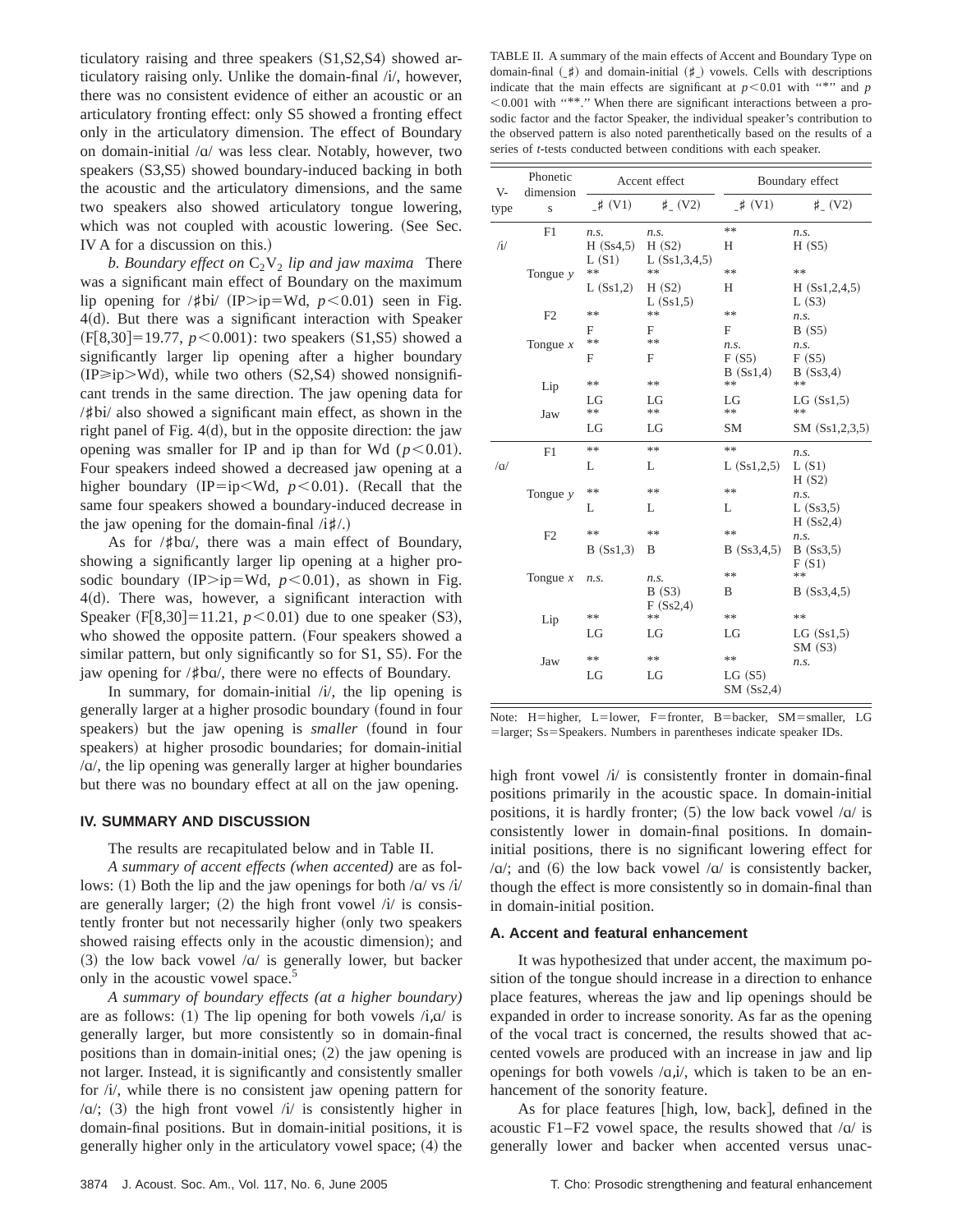cented, which can be interpreted as an enhancement of both  $\lceil + \text{low} \rceil$  and  $\lceil + \text{back} \rceil$  for / $\alpha$ /. For the high front vowel /i/, however, it is consistently fronter, but not necessarily higher, suggesting that accentuation induces an enhancement of  $[-back]$ , but not a consistent enhancement of  $[+high]$  insofar as the features are defined in the acoustic vowel space. This suggests that not all nonsonority (place) features defined in the acoustic dimension are enhanced uniformly under accent.

Now, let us consider how the acoustic results can be linked to the articulatory results. For  $\alpha/$ , the acoustic lowering effect (enhancement of  $[+{\rm low}]$ ) was further evident in the articulatory space. The enhancement of  $[+low]$  as reflected in the raised F1 may be attributable to the articulatory maneuvers involving not only the jaw and lip opening but also the tongue lowering, converging on sonority expansion (e.g., Harrington *et al.*, 2000; Erickson, 2002). On the other hand, the enhancement of  $[+back]$  evident in backing in the acoustic space (lowered F2) was not consistently accompanied by the tongue backing in the articulatory space, (while the tongue lowering was observed in all speakers). In the present study, the articulatory vowel space reflects a Cartesian vowel space defined by the occlusal plane. The acoustic F2 lowering may then not be directly translatable in terms of the tongue backing in an articulatory space defined this way. Instead, as Wood (1979, 1982) proposed, the observed F2 lowering for  $\alpha$  may be better accounted for by an increase in the constriction degree in the low pharyngeal area in the vicinity of the epiglottis. It is then plausible that the tongue lowering in a Cartesian vowel space may indeed increase the constriction degree in the low pharyngeal area, which would result in backing in the acoustic space (lowered F2). According to the nomogram, based on a two-tube model (e.g., Fant 1960), it is predicted that F2 as a back-cavity resonance for  $\alpha$  increases as the length of the back-cavity gets shorter (Stevens, 1989; Ladefoged, 1996; Johnson, 1997). This possibility is indeed further supported by the boundary effects on  $\alpha$  in domain-initial positions. Recall that the two speak- $\text{ers}~\text{(S3,S5)}$  who showed accent-induced (articulatory) tongue lowering were the ones who also showed backing in the acoustic space (lowered F2) for  $/a$ , which suggests a close relationship between the articulatory tongue lowering and the backing in the acoustic space, at least in these two speakers.

Turning to  $\lambda i$ , there was a closer mapping between the acoustic and articulatory vowel spaces. The accent-induced fronting effect (enhancement of  $[-back]$ ) in the acoustic space was further manifested in the tongue fronting in the articulatory  $x$  dimension, whereas the nonraising effect (thus no evidence of  $[+high]$  enhancement) in F1 was commensurate to the nonraising effect in the articulatory *y* dimension. In fact, two speakers showed accent-induced lowering effects in both the acoustic  $(F1)$  and the articulatory  $(TM, tongue)$ mid) vowel spaces (and two others in the acoustic space only). The tongue lowering for  $\frac{1}{i}$  in TM for these speakers might be interpreted as the entire tongue body being shifted forward along the arc of the palate (as evidenced in the tongue fronting), which may rotate the tongue midposition slightly downward. Alternatively, the lowering of TM for accented /i/ could be interpreted, not in terms of place feature enhancement, but simply as a byproduct due to the tongue shifting to achieve a proper constriction degree and location in the area of the palate. However, these two alternatives do not fully explain why there is also a corresponding acoustic lowering effect (F1 raising) in the acoustic dimension. Instead, the acoustic and articulatory lowering effects observed in some speakers may be interpreted as a result of the articulatory maneuver coupled with the jaw lowering (and the lip opening) to increase sonority.

These hypotheses lead to an interesting observation. In the height dimension in both acoustic and articulatory, when a vowel has a place feature whose enhancement is in direct conflict with sonority expansion (i.e.,  $[+high]$  for  $\pi/$ ), the enhancement of that feature appears to be suppressed, as found in most speakers' data. What appears to be enhanced then is the  $[-back]$  feature evident in both the acoustic and articulatory fronting, which at least has no antagonistic effect on sonority expansion. On the other hand, when a vowel has place features whose enhancement is not in conflict with sonority expansion (in the case of  $[+low]$  and  $[+back]$  for /a/), no such constraint applies. This observation is also supported by a finding reported by de Jong  $(1995a)$ , who showed that the tongue position for English vowel  $\sqrt{v}$  (with two place features  $[+high]$  and  $[-back]$  is backer but not necessarily higher under accent.<sup>3</sup>

This account suggests that accent-driven hyperarticulation of vowels in English is achieved by an enhancement of some, but not all, place features, with consistent sonority expansion. If the ultimate goal of accent is to maximize phonemic contrast and ultimately lexical distinctions, in the spirit of the hyperarticulation hypothesis, such distinctions are not necessarily maximized by enhancement of all the distinctive place features, but may actually be best enhanced by making segments louder as a result of sonority expansion, and other featural enhancement may enhance the peripherality of the vowels not in all directions but in ways that do not conflict with sonority expansion. Similarly, Fowler (1995) suggests that that the phonetic goal of accent is to simply maximize prominence in order for listeners to understand better (the global effect hypothesis).

#### **B. Prosodic boundary and featural enhancement**

Another hypothesis set forth for this study was that the phonetic realization of vowels at domain edges is driven primarily by sonority expansion, and not by hyperarticulation, such that all three articulators (the tongue, the jaw, and the lips) converge on a larger vocal tract opening at higer prosodic boundaries, resulting in acoustic lowering (i.e., F1 raising). In this vein, it was also predicted that nonsonority (place) features would not be enhanced if the results would be antagonistic to the sonority expansion. However, the results revealed that although there is some evidence for boundary-induced sonority expansion, this is not the only effect seen at the boundaries.

The lip opening was found to be generally larger for both  $\pi$  and  $\pi$  at a higher boundary in both the domain initial and final positions, suggesting that sonority expansion is associated with edges of prosodic domains. Interestingly, however, unlike the accent effect, neither  $/i$  nor  $\alpha$  showed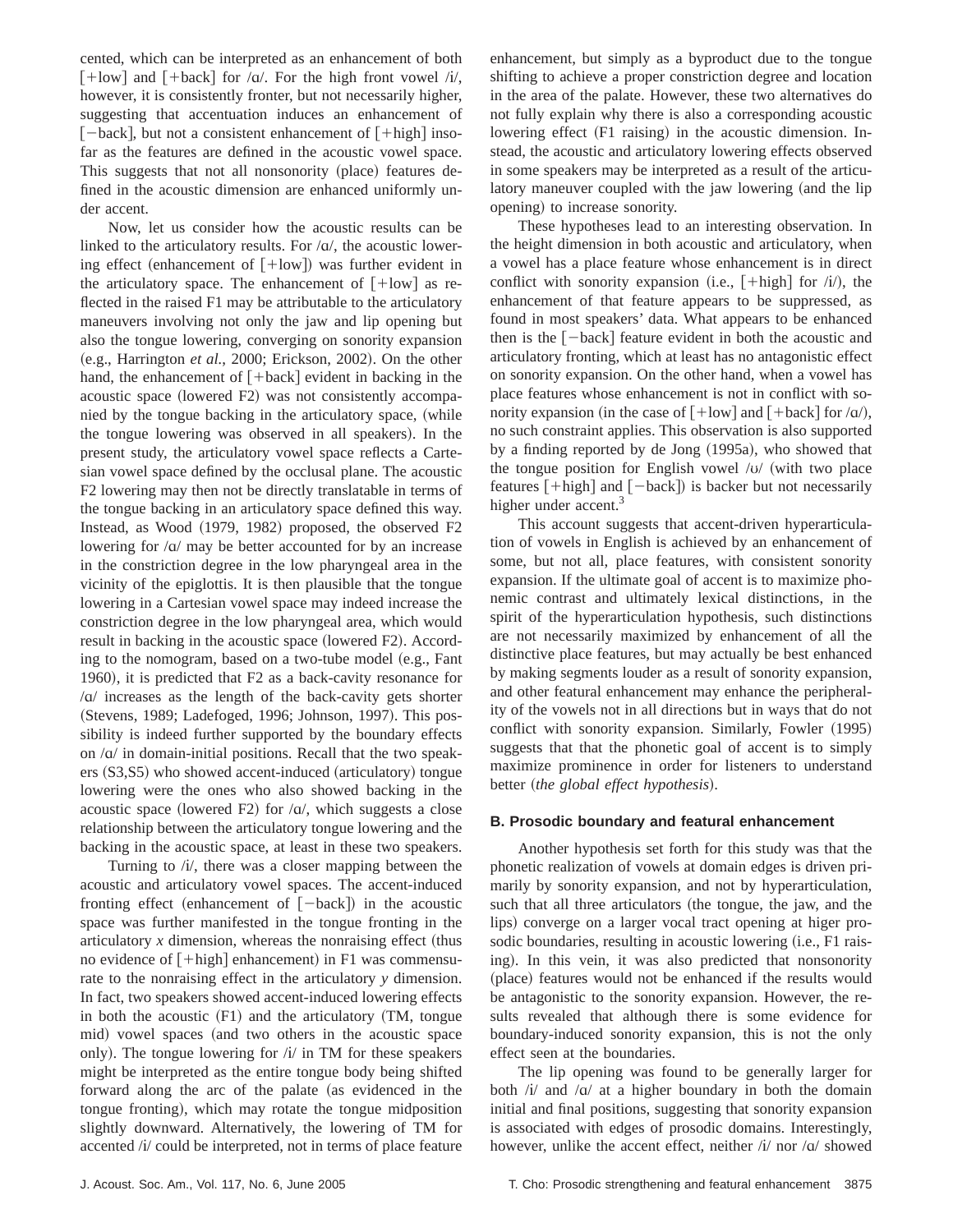any significant increase in the jaw opening at a higher boundary in both the domain initial and final positions. Instead, /i/ showed a significant *decrease* in jaw opening at a higher boundary.

With respect to the enhancement of place features,  $\alpha$ showed lowering and backing effects in both the acoustic and the articulatory vowel spaces (more consistently so in domain-final than domain-initial position), which could be interpreted as the enhancement of  $[+low]$  and  $[+back]$  as well as sonority expansion. The vowel /i/ also showed acoustic raising and fronting and articulatory raising (but not consistent fronting). This again can be interpreted as the enhancement of  $[\text{+high}]$  and  $[\text{--back}]$  at a higher boundary. Thus, from these results we can postulate that it is not only sonority-related features but also nonsonority features that are enhanced at a strong prosodic boundary, even if the enhancement of such nonsonority features (e.g.,  $[+high]$  for /i/) works antagonistically with sonority expansion. This suggests that sonority is not the only driving force for strengthening effects at prosodic boundaries, rejecting the hypothesis of boundary phenomena as being governed by sonority only (e.g., Farnetani and Vayra, 1996). [The tongue raising for English /i/ is compatible with French EPG data reported in Fougeron  $(2001)$ , in that the French /i/ in the /p<sup> $\sharp$ </sup> p/ context tends to have a greater degree of linguopalatal constriction at a higher boundary.

It is also noteworthy that the *decreased* jaw opening at a higher boundary for /i/ indicates that, if anything, there is an additional adverse effect against boundary-induced sonority expansion for /i/. This is especially interesting because there is a discrepancy between the lip and the jaw opening maxima: /i/ is generally associated with a larger lip opening but a smaller jaw opening. One possibility might have to do with competing articulatory goals in the production of domain-edge /i/: boundary-driven sonority expansion versus the enhancement of the proper constriction degree required for /i/. It is plausible that the lip opening satisfies boundarydriven sonority expansion while the jaw contributes to an enhancement of  $\lceil + \text{high} \rceil$  for /i/. (Recall that for the accent effect on  $\pi/$ , there was neither acoustic nor tongue/jaw raising.) The reduced jaw opening may also have an effect of reinforcing the unroundedness of  $\lambda i$  that may be responsible at least in part for the increased F2 for preboundary  $/i$ .

*Asymmetry in domain-initial versus domain-final prosodic strengthening*. As summarized above, the boundary effect is generally more robust domain-finally than domaininitially. In almost all cases, the observed boundary phenomena were evident in more speakers domain-finally than domain-initially. The weaker domain-initial results are roughly consistent with the EPG data in Fougeron and Keating  $(1997)$ , which showed that the vocal tract opening for  $/no/$  (in reiterant speech), was larger for phrase-initial positions than for phrase-medial positions only for one speaker out of three. This is presumably because the effect of domain-initial strengthening is robust primarily on the domain-initial consonant in  $\sharp$ CV, but the degree of strengthening may wane when it comes to the vowel articulation. (See Byrd, 2000; Byrd and Saltzman, 2003 for a possible explanation in the framework of a mass-spring gestural model.) This does not mean to say that there is no domaininitial strengthening effect on the vowel in  $\sharp$ CV, but to say that the effect is less robust as compared to the domain-final articulation. [Note that Cho (in press) also showed boundaryinduced strengthening in  $\sharp$ CV lip opening kinematics.]

Returning to domain-final phenomena, it has been proposed that domain-final articulation is explained primarily by temporal expansion (e.g., Edwards *et al.*, 1991; Beckman *et al.*, 1992). However, as described above, the results of the present study do indicate that domain-final articulation is marked not only by temporal expansion but also by the enhancement of sonority and place features at a higher prosodic boundary—that is, by strengthening as well as lengthening. A similar domain-final strengthening effect on French  $/a/$ was reported in Tabain  $(2003)$ . However, the results of the present study are not fully comparable with previous studies. For example, consider the remark of Beckman *et al.* (1992) regarding domain-final articulation that "[u]nlike the greater length of a nuclear-accented syllable (with a greater articulatory displacement), intonation-phrase-final lengthening is *not* accompanied by any significant difference in articulator displacement.'' The basis for this remark was that the jaw *closing* gesture for ''pop'' is temporally longer, but not spatially larger domain-finally. However, this remark does not seem to pertain to our tongue and lip opening data. One possible explanation is that the discrepancy comes from the difference in syllable structure as well as the articulatory parameters. The Beckman *et al.* conclusion was based on the V-to-C closing displacement data with closed syllables  $\langle \rangle$  /pap $\rangle$ ) whereas the data in the present study were obtained from the articulatory (static) maxima with open syllables  $/$  $(\alpha \sharp)$ . Another possibility is that the jaw may be less sensitive to changes in the level of prosodic boundary than other articulators. The data presented in this paper show that among the three articulators that were examined, it is only the jaw maxima that do not show expanded articulation for domain-final  $\alpha$  (only one out of five speakers showed the jaw lowering effect), showing less sensitivity of the jaw to prosodic boundaries. This is consistent with Tabain's  $(2003)$ claim that the jaw is less sensitive to prosodic boundaries than is the tongue. Given these two possible explanations, the findings of the current study need not be seen as contradicting those of Beckman *et al.*, but as complementing them.

## **C. Boundary versus accent-induced strengthening**

We have seen that vowels are more extremely articulated when they are either accented or located at a higher prosodic boundary, suggesting that there is some sort of prosodic strengthening. One of the major goals of this paper was to examine whether the prosodic strengthening that occurs at the edges of prosodic domains can be accounted for by the same principle that governs accent-induced strengthening.

The results suggest that the two aspects of prosodic structure are indeed differentiated by distinct phonetic patterns. One of the most comprehensible differences between the two effects comes from the way in which the high front vowel /i/ is produced. Accented /i/ was associated primarily with fronting in both the acoustic and the articulatory vowel spaces, which was accompanied by an increase in both the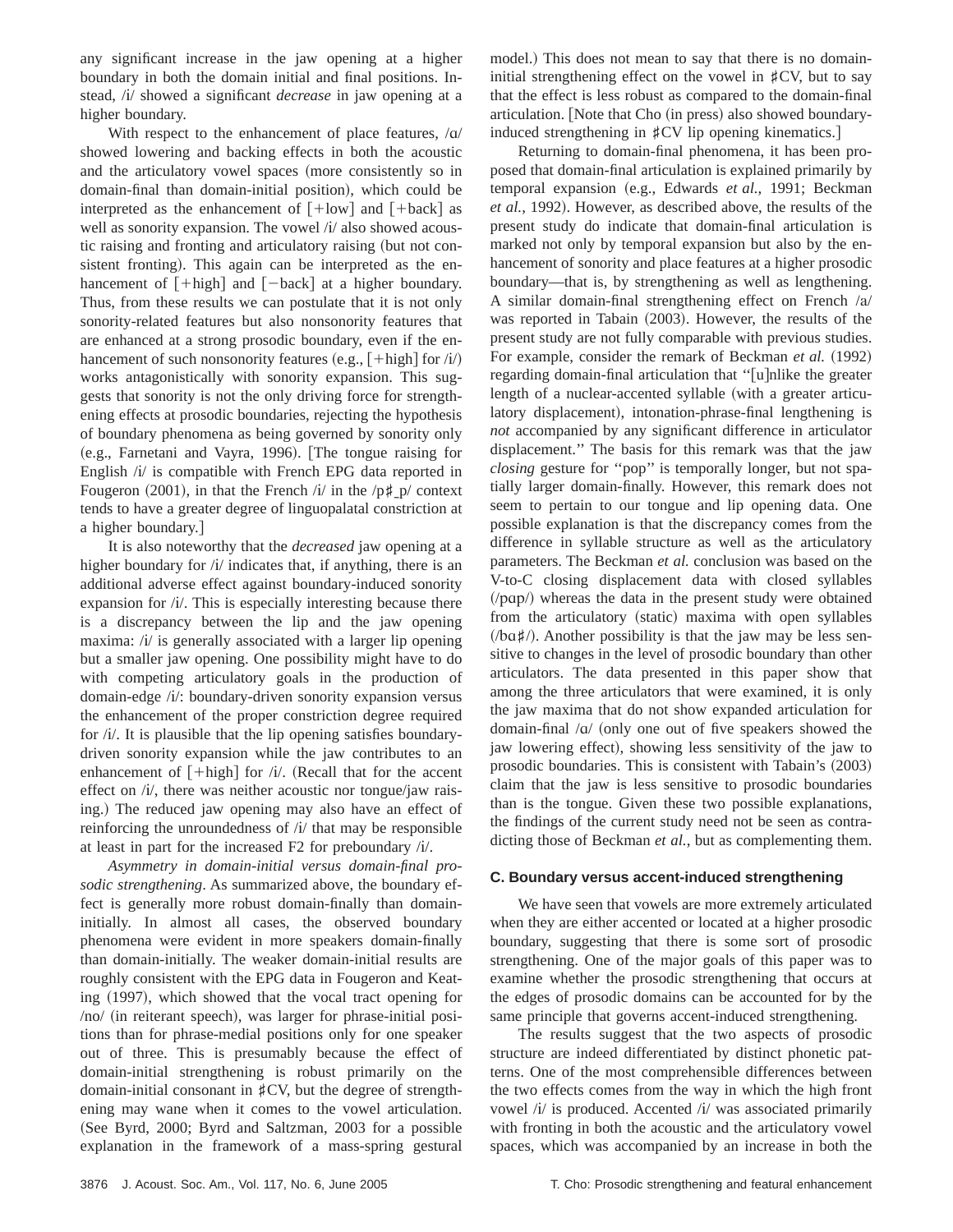jaw and the lip opening. On the other hand, domain-final  $\hat{U}$ at higher boundaries was associated primarily with raising in both the acoustic and the articulatory spaces, this time accompanied by a *decrease* in the jaw opening but an increase in the lip opening. We then infer that phonemic distinction is maximized primarily via enhancement of the frontedness  $([-back])$  under accent but via enhancement of the height  $([-high])$  at higher boundaries, while sonority is expanded in both contexts. For  $\alpha/$ , the difference between the accent and the boundary effects was less clear, but the obvious difference was that while there was a clear jaw opening effect for accented  $/\alpha$ , there was virtually no jaw lowering effect for domain-final  $/\alpha$ . Despite all these differences, however, there is one common property that characterizes prosodic strengthening, regardless of whether it comes from accentuation or boundary: vowels are produced with an increase in sonority as evident in the lip opening, which is taken to be a consistent way of increasing linguistic prominence at prosodically strong locations.

### **D. Maintenance of phonological contrasts**

Before concluding this paper, it is worth discussing how the results of the present study can be linked to current phonological theories with respect to prosodically strong positions. In the recent phonological literature, prosodically strong positions have been considered by some phonologists as ''privileged'' or ''licensing'' positions in which phonological contrasts are most often maintained, in which segments act as triggers of phonological modification such as vowel harmony, and in which they themselves often resist such a modification (e.g., Beckman, 1998; Steriade, 1999; Barnes, 2002). Although it is still controversial whether such a positional privilege is phonetically grounded (being attributable to the richness of the phonetic cues associated with that position) or structurally driven (being purely attributable to the position itself), what is clearer is that, cross-linguistically, phonological contrasts are likely to be maintained in prosodically strong positions. This phonological view of strong positions as licensing for phonological contrasts has been attested in many languages, and is indeed in line with the prosodic strengthening effects in English observed in the present study: the prosodically conditioned enhancement of vowel features can be seen as maximally maintaining phonological contrasts in prosodically strong positions. The propensity of contrast maintenance is also evident in V-to-V coarticulatory resistance in prosodically strong positions (Cho, 2004). Moreover, such phonological theories may be further enriched by taking into account two aspects of prosodic strengthening found in the present study: prosodic strengthening has different phonetic effects depending on prosodic position and the degree of strengthening at domain edges varies with the level of the prosodic boundary. With respect to the interaction between prosodic strengthening and language-specificity, Cho and McQueen (in press) showed that VOTs tend to be shortened in strong prosodic positions in Dutch, as opposed to those in similar strong positions in English, which suggests that prosodically driven enhancement of phonological contrast (e.g., voiced/voiced phonemic distinction) is further modulated by a language-specific feature system. These findings together suggest that the investigation of cross-linguistic phonological patterns is warranted, with special attention paid to whether positional effects on phonological alternations and contrast maintenance are further conditioned by multiply-layered higher-level prosodic structure.

## **E. Conclusion**

The results of this study suggest that the complexity of prosodic structure reflected in accentuation and hierarchically nested prosodic constituents appear to be indeed differentiated by speakers, as evident in discrete prosodic strengthening phenomena in different prosodic contexts (in accented syllables versus at edges of prosodic domains; domaininitially versus domain-finally). Building on previous findings, this implies that not only suprasegmental features (duration, pitch, loudness) but also fine-grained segmental phonetic cues are all manipulated to signal the linguistic structure of prosody. Another implication of this study is that prosodic strengthening is not simply a low-level phonetic event but a complex linguistic phenomenon, giving rise to the enhancement of phonological features. This implies that prosodic strengthening is related with linguistic prominence such that it makes a sound more distinct from neighboring segments (syntagmatic enhancement) and/or makes the sound distinct from other contrastive sounds in the language (paradigmatic/phonemic enhancement). This, in turn, means that the phonological theory of positional strength or licensing may need to be further elaborated by taking a high-level prosodic structure into account.

## **ACKNOWLEDGMENTS**

This work has been supported by the Max Planck Institute for Psycholinguistics, and the NSF doctoral improvement grant  $(BCS-0001716)$  to the author and Patricia Keating. The author would like to thank Pat Keating and Sun-Ah Jun for their comments and advice; Adam Albright, Peter Ladefoged, Bruce Hayes, Ken de Jong, and Elizabeth Johnson for valuable suggestions on an earlier version of this paper. This work has been greatly improved by comments and criticisms from Anders Löfqvist, Mary Beckman, and an anonymous reviewer. The articulatory data were originally collected for the author's 2001 UCLA Ph.D. dissertation, but have been completely reprocessed and reanalyzed along with additional acoustic data. Therefore, the results reported jere are different from those in the authors' dissertation.

<sup>1</sup>But, See Harrington *et al.*  $(2000)$  in which one speaker showed temporal sequencing in achieving the sonority expansion first and then the hyperaticulation of the vowel features of accented  $\frac{i}{i}$  in Australian English. <sup>2</sup>Out of 320 sentences that contained a phrase boundary IP or ip), 302

sentences (94.3%) reached agreement. Each speaker contributed 28 to 32 IP sentences and 29 to 31 ip sentences, showing a balanced distribution across boundary types. Furthermore, sentences were also distributed roughly equally across accent conditions: ACC#ACC /a/, 36 sentences; /i/, 39 sentences), UNA#ACC /a/, 38 sentences; /i/, 38 sentences), UNA#ACC / $\alpha$ /, 36 sentences; / $i$ /, 39 sentences) and UNA#UNA / $\alpha$ /, 38 sentences; / $i$ /, 38 sentences).

 $33$  3This parallel should be taken with caution: The tongue height dimension in de Jong (1995a) was defined by a line of pellets on the lower molars